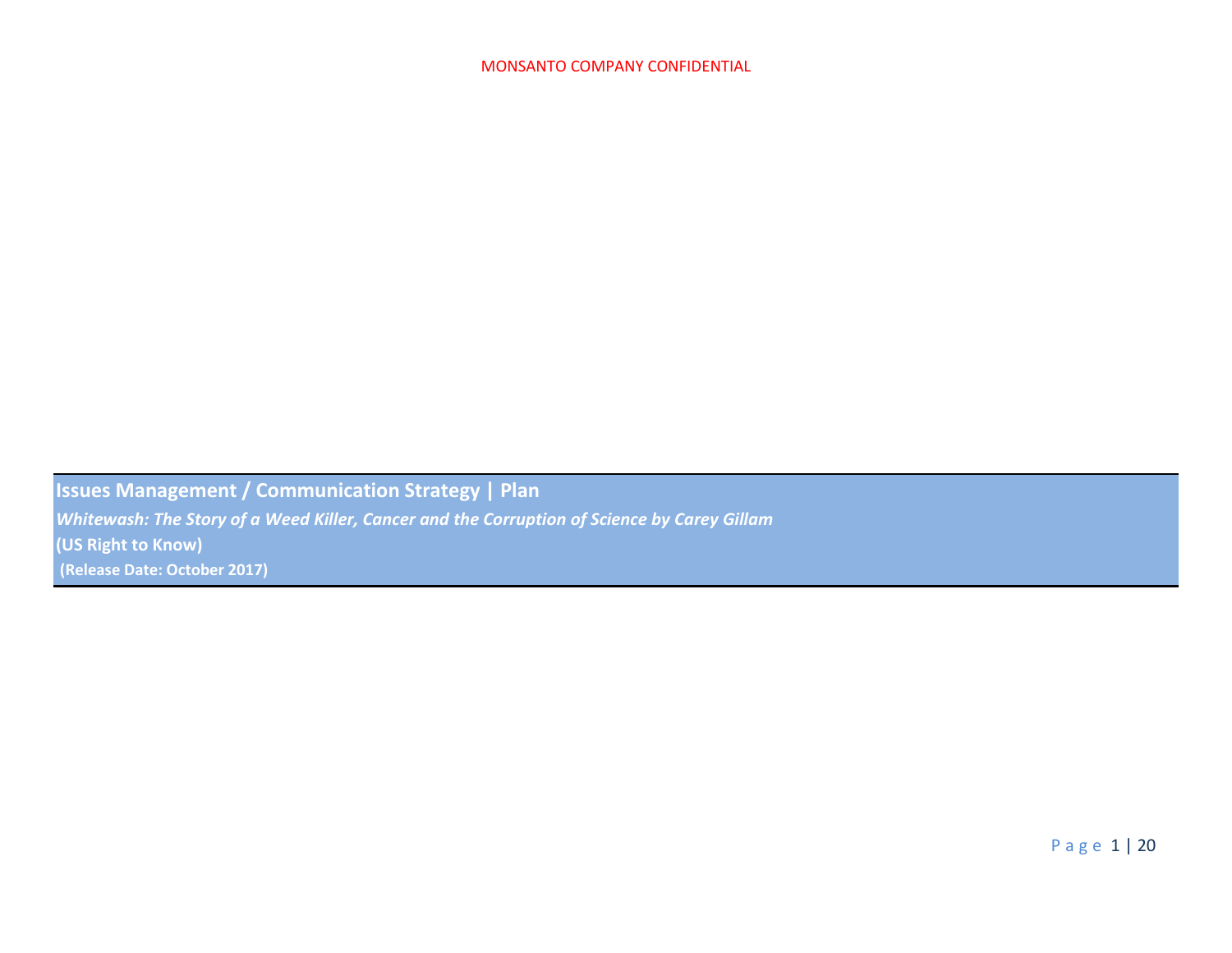| <b>Core Working Group</b><br>To provide updates to Business Contributors as<br>needed | <b>Other Contributors</b> |
|---------------------------------------------------------------------------------------|---------------------------|
| Heather McClurg (Issues)                                                              | Robyn Buck (Law)          |
| Charla Lord (Issues, Media)                                                           | John Redman (Law)         |
| Cole Waggoner (Issues, Chemistry)                                                     | Chris Samuel (Issues)     |
| <b>Bill Reeves (Scientific Affairs)</b>                                               | Sam Murphey (Issues)      |

# **Goals:**

- Minimize impact of this book's false claims made about [Monsanto and Glyphosate.](https://www.baumhedlundlaw.com)
- **Protect Monsanto's FTO.**
- Hold the line on the progress made towards the company's reputation.

# **Strategy:**

- **Proactively/reactively** minimize media coverage and publicity of this book this summer/fall by pointing to "truths" regarding farming, Monsanto's business practices, glyphosate safety and history, the author and USRTK's interest and motives.
- Monsanto
	- o Leverage third-parties: Provide farmer's perspective of glyphosate as a key tool.
	- o Tell the story of glyphosate i.e. replacing of more toxic herbicides, history of safe use, socio-economic -environmental impact.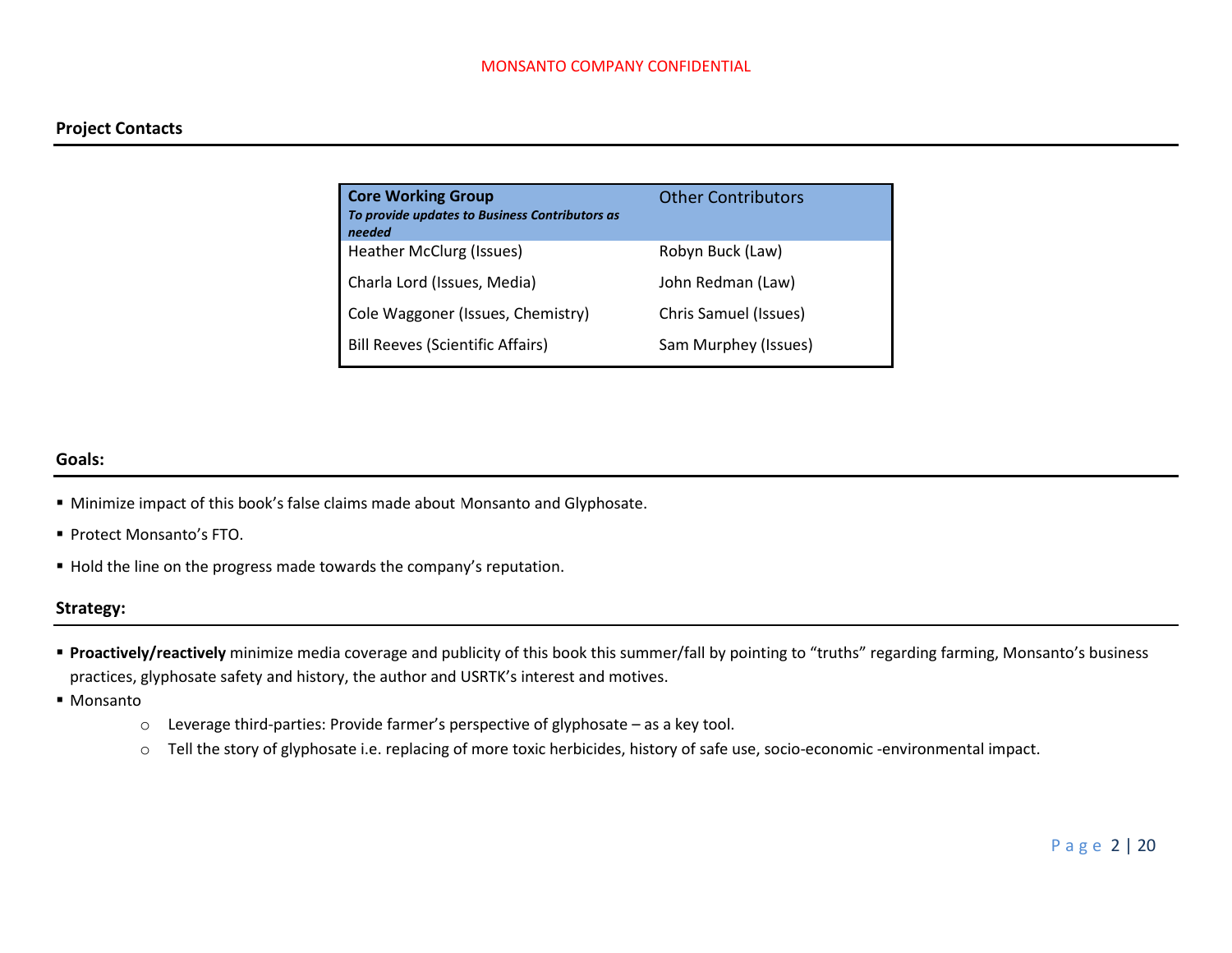# **Target Audiences:**

Monsanto's Societal Audiences, Stakeholders, Policymakers

# **Timeline for Glyphosate and Gillam Book**

|                                    | <b>May</b>                 | <b>June</b>                             | July | Aug                                  | <b>Sept</b> | <b>Oct</b>                           |
|------------------------------------|----------------------------|-----------------------------------------|------|--------------------------------------|-------------|--------------------------------------|
| <b>Book Promotion</b><br>& Release |                            |                                         |      | Book promotion<br>activity expected. |             | 10.10.17 Book<br><b>Release Date</b> |
| activity                           |                            |                                         |      |                                      |             |                                      |
| Glyphosate                         |                            |                                         |      |                                      |             |                                      |
| Litigation                         | Discovery &<br>Depositions |                                         |      |                                      |             |                                      |
|                                    |                            | Experts deposed                         |      |                                      |             |                                      |
|                                    |                            | Causation hearing                       |      |                                      |             |                                      |
|                                    |                            |                                         |      |                                      |             |                                      |
| <b>Commercial Re-</b>              |                            |                                         |      |                                      |             | Glyphosate re-                       |
| registration                       |                            |                                         |      |                                      |             | registration in the EU               |
|                                    |                            |                                         |      |                                      |             |                                      |
|                                    |                            |                                         |      |                                      |             |                                      |
|                                    |                            |                                         |      |                                      |             |                                      |
| <b>Monsanto</b>                    |                            | Strategic social media facts            |      | Reactive                             |             |                                      |
| glyphosate                         |                            | throughout                              |      | communications<br>around the book    |             |                                      |
| communications                     |                            |                                         |      | start.                               |             |                                      |
|                                    |                            |                                         |      |                                      |             |                                      |
| Third party                        |                            |                                         |      |                                      |             |                                      |
| glyphosate                         |                            |                                         |      |                                      |             |                                      |
| communications                     |                            |                                         |      |                                      |             |                                      |
| <b>Key Glyphosate</b>              |                            | Reuter's Article: Cancer agency left in |      |                                      |             |                                      |
| media coverage                     |                            | the dark over glyphosate evidence       |      |                                      |             |                                      |
|                                    |                            |                                         |      |                                      |             |                                      |

Page 3 | 20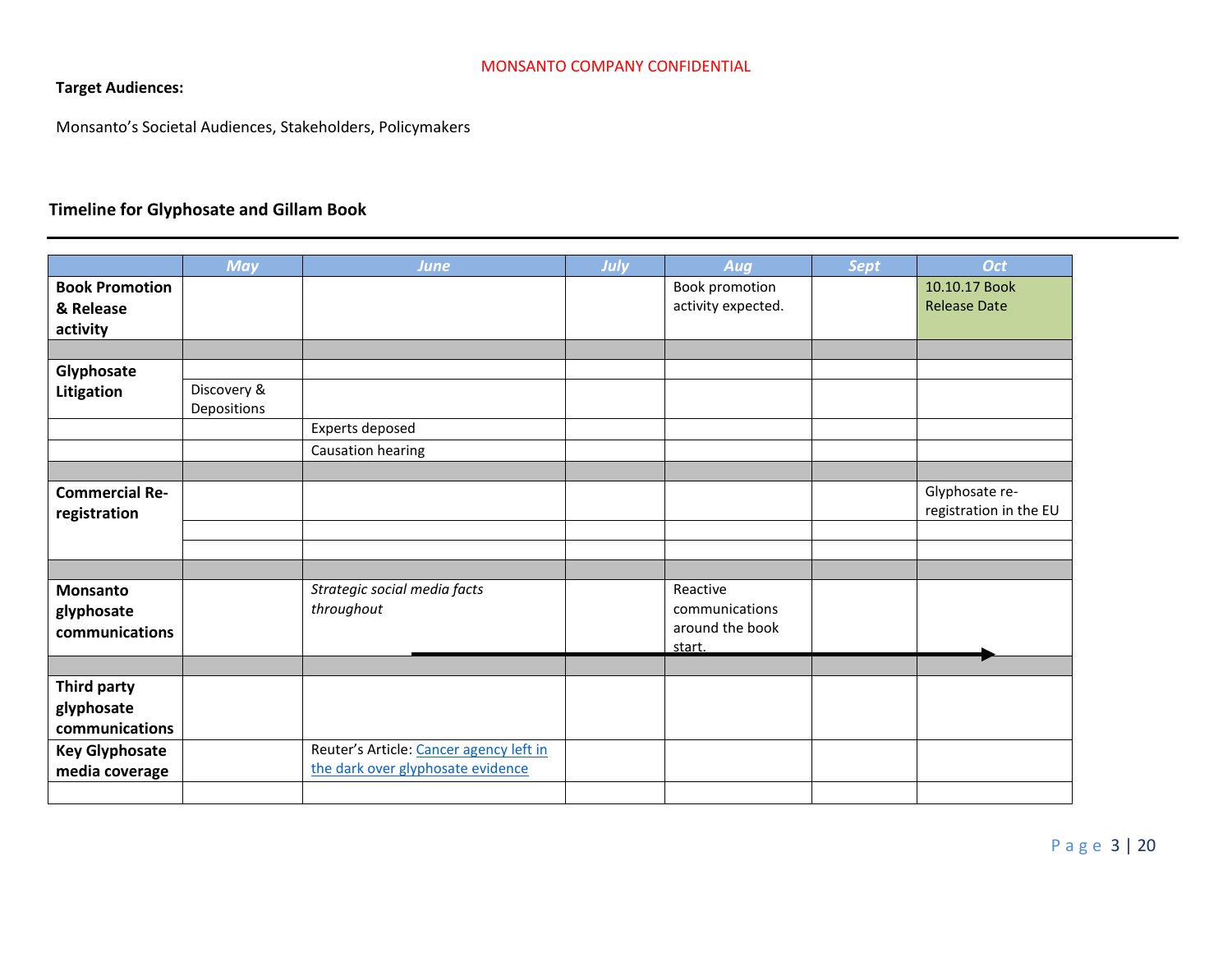### **Monthly Next Steps:**

- 1. Today Obtain an advanced copy of the book "Whitewash the story of a Weed Killer, Cancer and the Corruption of Science"
- 2. May June: Review book and strengthen this plan
- 3. June Develop social and communication strategy for book's release
- 4. June July Share plan with key internal stakeholders
- 5. August -October Implement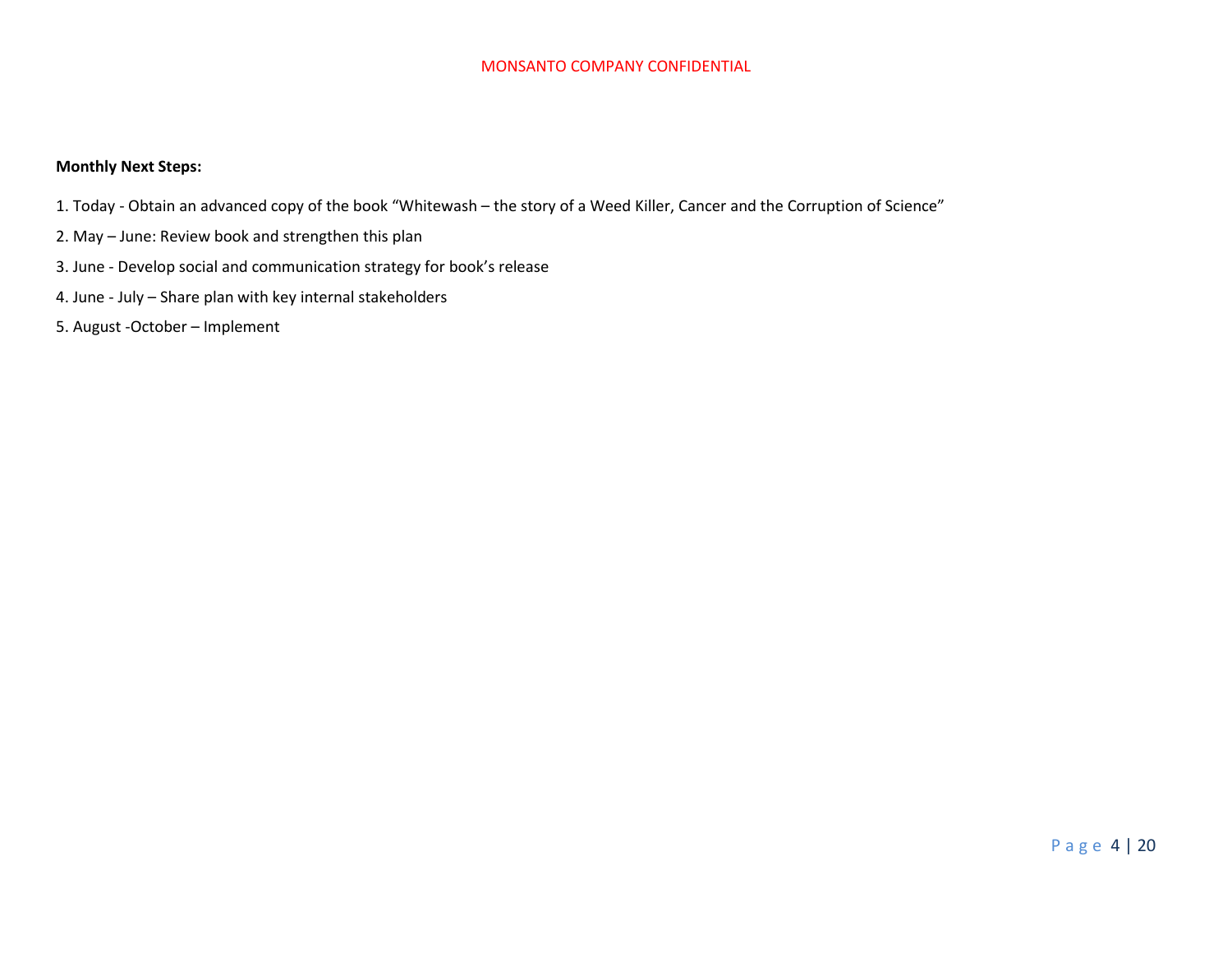# **Communication strategy**

**Near-term Strategy:** Minimize media coverage and publicity of this book this summer/fall by pointing to "truths" regarding farming, Monsanto's business practices, glyphosate safety and history, the author and USRTK's interests and motives.

**Tactics:**

### **Media**

- Holding Statement/Home base message (Cole to refine)
- Media pitching, share backgrounders (Date Charla?)
- 1:1 interviews?

### **Stakeholder**

- Repost digital content
	- o CropLife Statement on IARC http://croplife.org/wp-content/uploads/pdf\_files/CropLife-International-statement-on-IARC-June-20151.pdf
	- o http://croplife.org/wp-content/uploads/pdf\_files/CropLife-International-statement-on-IARC-monograph-on-glyphosate-July-2015.pdf
	- o http://croplife.org/wp-content/uploads/pdf\_files/CropLife-International-statement-on-IARC3.pdf
	- o CropLife Fact Sheet on Pesticides & Food Safety [http://croplife.org/wp-content/uploads/pdf\\_files/Fact-Sheet-Pesticides-and-Food-Safety.pdf](http://croplife.org/wp-content/uploads/pdf_files/Fact-Sheet-Pesticides-and-Food-Safety.pdf)
- Post reviews on Goodreads, Amazon (October release date)

#### **Key Third Parties**

- Ask them to read book and respond online.
- Post digital content or links to
	- o U.S. EPA Pesticides https://www.epa.gov/pesticide-registration
	- o How EPA regulates pesticides? https://www.epa.gov/pesticide-registration/about-pesticide-registration

#### **Digital – review content and develop posting priorities and schedule**

- Digital glyphosate content revise/refresh on company channels
	- o CP Safety http://www.monsanto.com/newsviews/pages/safety-of-crop-protection-products.aspx
	- o GLY http://www.monsanto.com/glyphosate/pages/default.aspx
	- o GLY Safety <http://www.monsanto.com/glyphosate/pages/is-glyphosate-safe.aspx>
	- o http://monsantoblog.com/2012/09/24/reviews-and-studies-on-glyphosate-and-gm-food/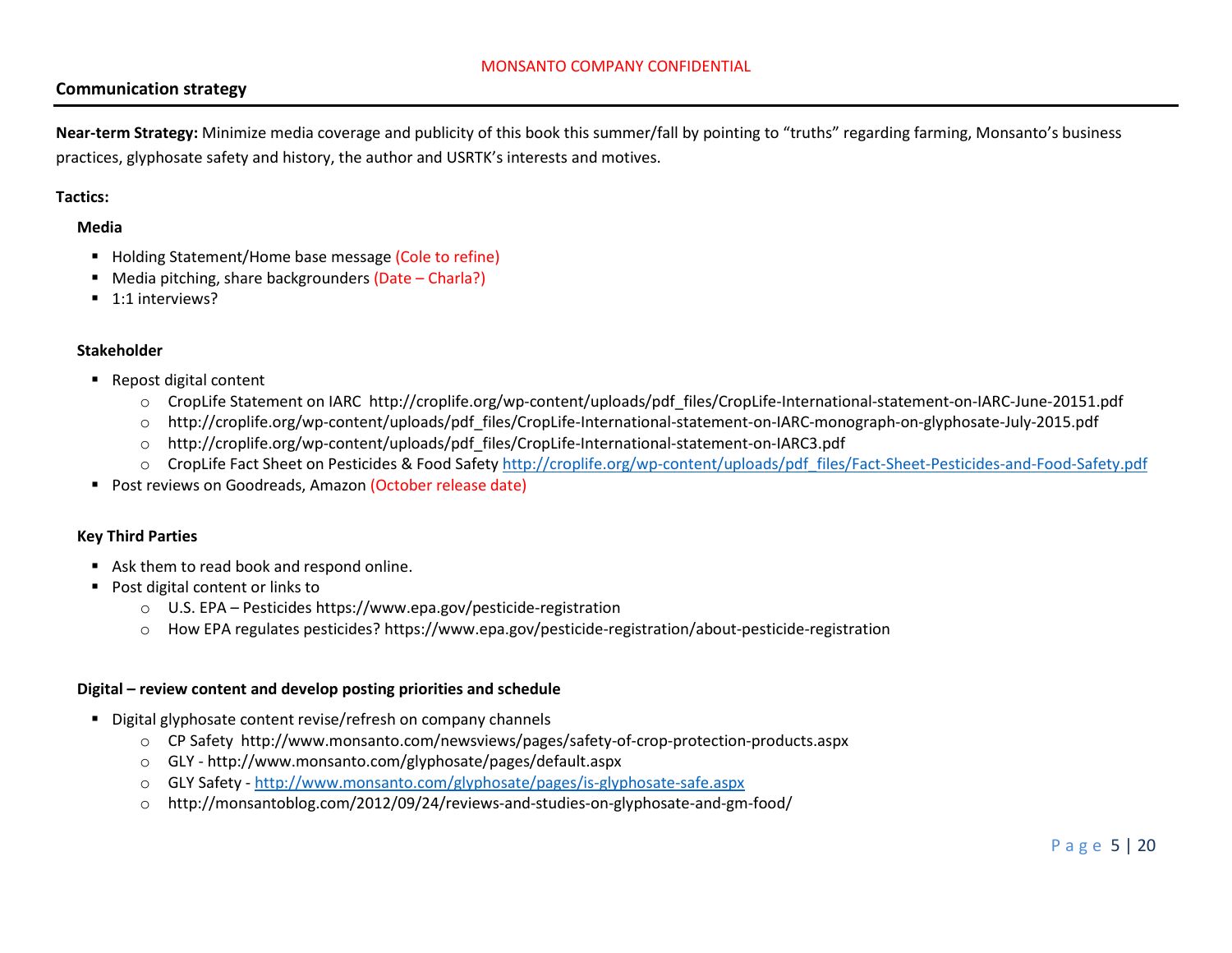- o GLY Safety/IARC Robb LinkedIn https://www.linkedin.com/pulse/does-everything-cause-cancer-robb-fraley?trk=mp-reader-card
- o Discover.Mon convo http://discover.monsanto.com/conversation/question/some-studies-have-shown-that-consistent-exposure-to-theglyphosates-in-monsantos-round-up-maybe-causing-health-issues-why-use-it
- **Infographics** 
	- o "Glyphosate Safety By The Numbers" http://www.monsanto.com/glyphosate/pages/is-glyphosate-safe.aspx
	- o "WHO Pie" http://www.monsanto.com/iarc-roundup/publishingimages/glyphosate-who-programs.jpg
	- o "Hazard v Risk" http://monsantoblog.eu/wp-content/uploads/2015/07/glyphosate-hazard-vs-risk-300x300.jpg
	- o "Dinner According to IARC" https://media.licdn.com/mpr/mpr/shrinknp\_800\_800/AAEAAQAAAAAAAAgaAAAAJDZjNjFlYzQ3LWUxN2MtNGRjMC1iNDY2LTgyNzhmNDdkZDkz Zg.png
	- o Precision Infographic http://discover.monsanto.com/posts/when-applying-pesticides-precision-is-key/
- Blog post on Monsanto EU (October release date Cole)

# **Internal communication**

- $\blacksquare$  Issue alert (August 2017)
- **Story on Connection (August 2017)**

**Long-term Objective:** Minimize the use of the book as a credible reference/resource/tool for policy makers, regulators, teachers and others.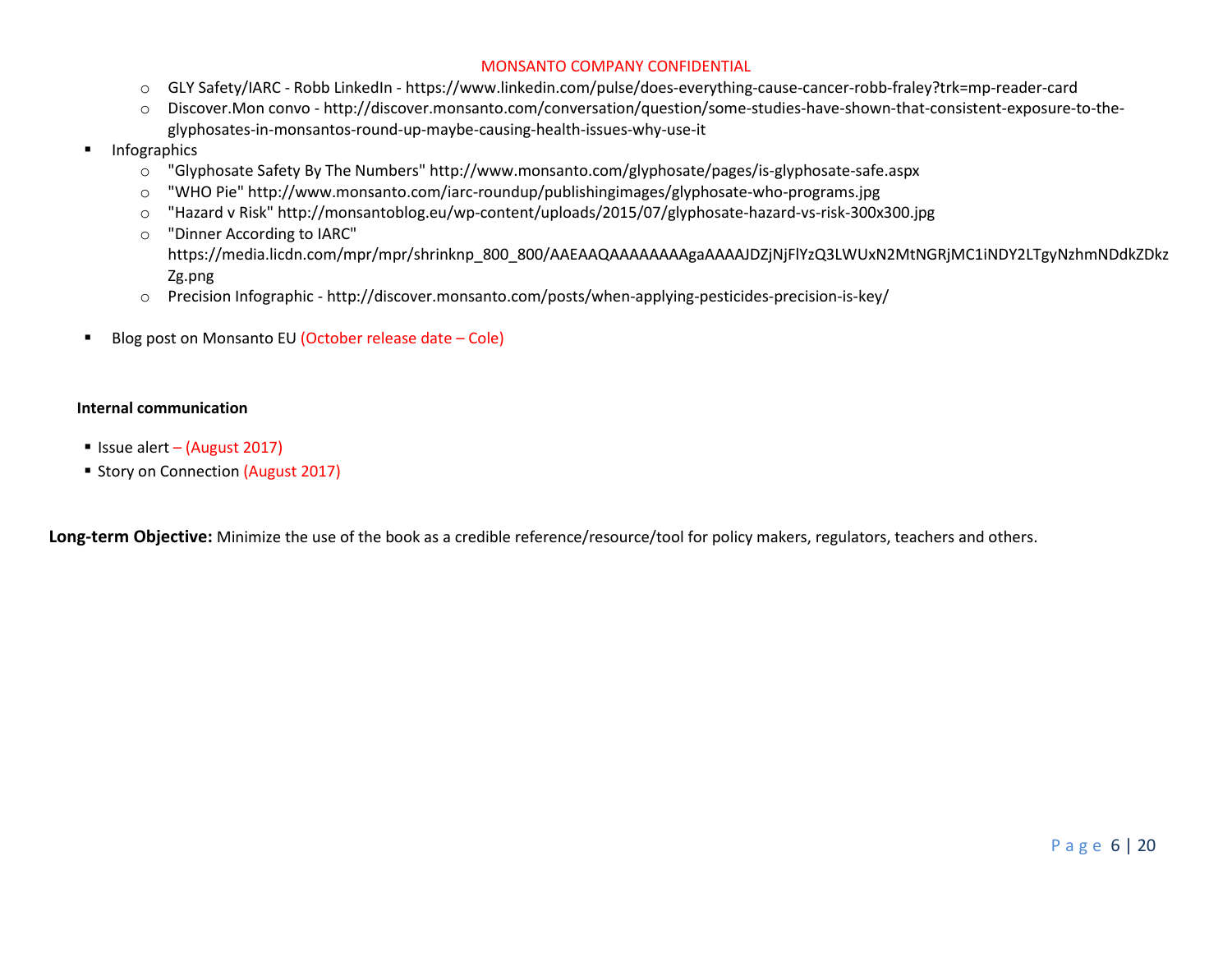### **Background Information on Book**



It's the pesticide on our dinner plates, a chemical so pervasive it's in the air we breathe, our water, our soil, and even found increasingly in our own bodies. Known as Monsanto's Roundup by consumers, and as glyphosate by scientists, the world's most popular weed killer is used everywhere from backyard gardens to golf courses to millions of acres of farmland. For decades it's been touted as safe enough to drink, but a growing body of evidence indicates just the opposite, with research tying the chemical to cancers and a host of other health threats.

In *Whitewash*, veteran journalist Carey Gillam uncovers one of the most controversial stories in the history of food and agriculture, exposing new evidence of corporate influence. Gillam introduces readers to farm families devastated by cancers which they believe are caused by the chemical, and to scientists whose reputations have been smeared for publishing research that contradicted business interests. Readers learn about the arm-twisting of regulators who signed off on the chemical, echoing company assurances of safety even as they permitted higher residues of the pesticide in food and skipped compliance tests. And, in startling detail, Gillam reveals secret industry communications that pull back the curtain on corporate efforts to manipulate public perception.

*Whitewash* is more than an exposé about the hazards of one chemical or even the influence of one company. It's a story of power, politics, and the deadly consequences of putting corporate interests ahead of public safety.

Hardcover: 272 pages

### **Publisher: Island Press** (October 10, 2017)

Island Press' mission is to provide the best ideas and information to those seeking to understand and protect the environment and create solutions to its complex problems.

We elevate voices of change, shine a spotlight on crucial issues, and focus attention on sustainable solutions.

Our network of authors includes E.O. Wilson, Paul Ehrlich, Sylvia Earle, Gretchen Daily, Jan Gehl, Daniel Pauly, and many others. By working closely with experts like these, Island Press has developed a comprehensive and growing body of knowledge—vital resources for all those working to protect the environment and create healthy communities.

Our [programs](https://islandpress.org/listing/programs) and [partnerships](https://islandpress.org/listing/partnerships) bring our authors and their views into conversation with people who can trigger change on the ground and keep it moving forward. Click [here](https://islandpress.org/content/impact) to read about some of the changes our work has shaped. *Island Press is a 501(c)(3) charitable organization."*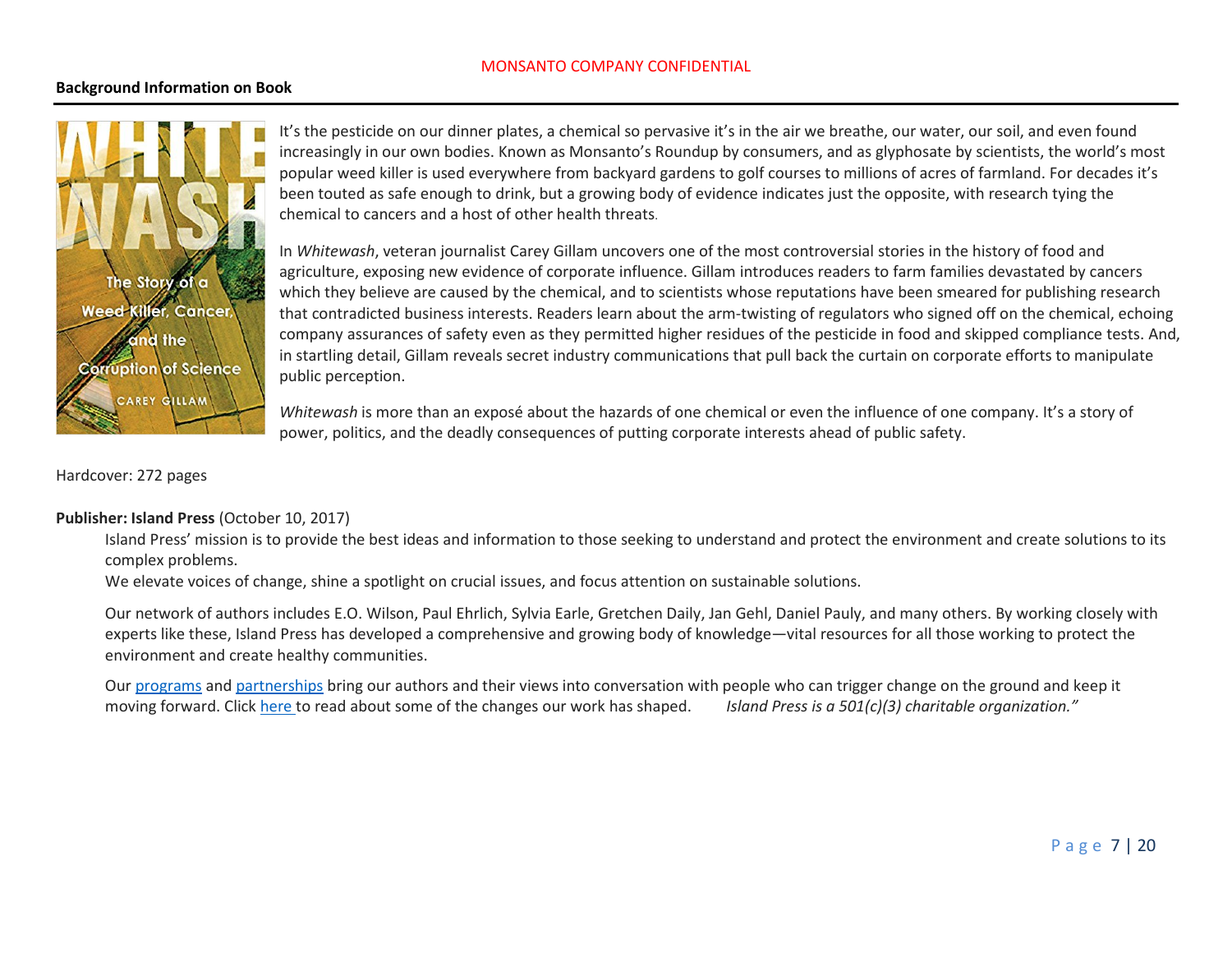# **Table of Contents:**

| Preface                                                                                                                                                       |
|---------------------------------------------------------------------------------------------------------------------------------------------------------------|
| Introduction. A Silent Stalker                                                                                                                                |
| Chapter 1. What Killed Jack McCall? (1 <sup>st</sup> case to file. Jack is in Southern CA. HuffPO article on this.)                                           |
| (What Killed Jack McCall? A California Farmer Dies and a Case Against Monsanto Takes Root, HuffPO, May 6, 2016)                                               |
| Chapter 2. An Award-Winning Discovery (Franz - someone should call him to let him know this book is coming out. Bill Reeves)                                  |
| Chapter 3. The "Roundup Ready" Roll-Out                                                                                                                       |
| Chapter 4. Weed Killer for Breakfast (residues)                                                                                                               |
| (Private Tests Show Cancer-Linked Herbicide in Breakfast Foods; FDA mum on Its Assessments, HuffPO, April 20, 2017)                                           |
| Chapter 5. Under the Microscope (IARC, Seralini)                                                                                                              |
| (Will experts prove a cover-up of the toxicity and dangers of the herbicide glyphosate, Environmental Health, June 8, 2017)                                   |
| Chapter 6. Spinning the Science (Heydens, Rowlins)                                                                                                            |
| (Monsanto Spin Doctors Target Cancer Scientist in Flawed Reuters Story, HuffPO, June 16, 2017)                                                                |
| Chapter 7. A Poisoned Paradise (Anti-GMO crop, pesticide ballot initiative launched in Hawaii, Reuters, Feb 24, 2014; US court overturns law limiting biotech |
| crops on Hawaiian island, Reuters, Aug 25, 2014))                                                                                                             |
| Chapter 8. Angst in Argentina (regarding birth defects highlighted by National Geographic magazine, Dan Goldstein knows more, Dr. Andreas Carrasco)           |
| (How far will Monsanto go to cover up GM dangers? Health Sciences Institute, Jun 10, 2017)                                                                    |
| Chapter 9. Uproar in Europe (EFSA)                                                                                                                            |
| (Glyphosate 'revolution' growing - Consumers want answers, HuffPO, May 24, 2016)                                                                              |
| Chapter 10. When Weeds Don't Die, But Butterflies Do,                                                                                                         |
| (Environmental group sues US EPA over monarch butterfly demise, Reuters, Feb 27, 2015)                                                                        |
| Chapter 11. Under the Influence (EPA and Rowlins)                                                                                                             |
| (Questions about EPA-Monsanto collusion raised in cancer lawsuits, HuffPO, Feb 14, 2017)                                                                      |
| Chapter 12. Seeking Solutions (Dicamba and 24-D)                                                                                                              |
| Epilogue                                                                                                                                                      |
| Notes                                                                                                                                                         |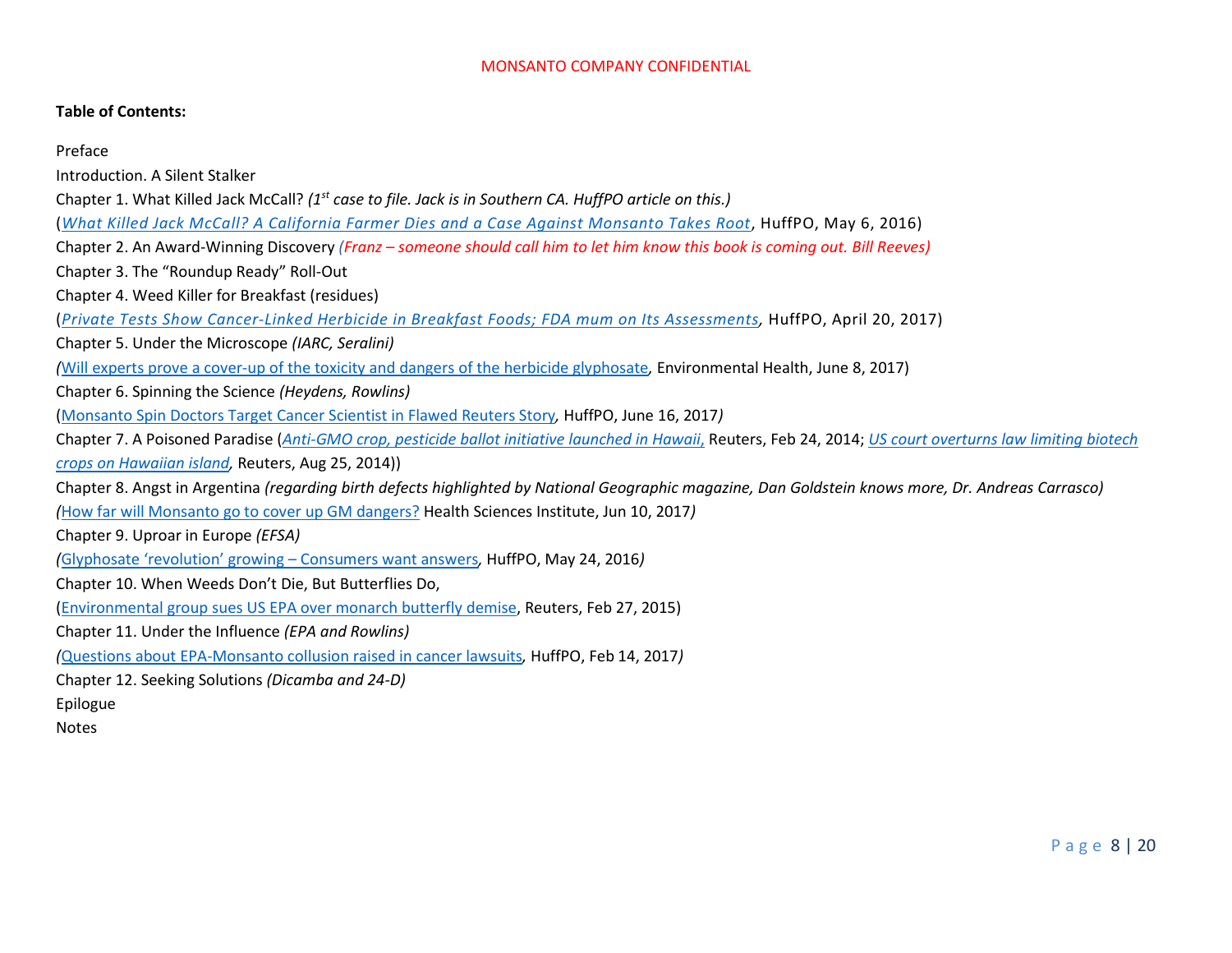# **Media Coverage and Influencer Commentary [Traditional/Social/Influencers]**

#### **What makes a book a bestseller?**

"A **bestseller** is a [book](https://en.wikipedia.org/wiki/Book) that is included on a list of top-selling or frequently-borrowed titles, normally based on publishing industry and book trade figures and library circulation statistics; such lists may be published by [newspapers,](https://en.wikipedia.org/wiki/Newspaper) [magazines,](https://en.wikipedia.org/wiki/Magazine) or [book store](https://en.wikipedia.org/wiki/Book_store) chains. Some lists are broken down into classifications and specialties (number one best selling new novel, nonfiction book, cookbook, etc.). An author may also be referred to as a bestseller if their work often appears in this category. Well-known bestseller lists in the U.S. are published by *[Publishers Weekly](https://en.wikipedia.org/wiki/Publishers_Weekly_lists_of_bestselling_novels_in_the_United_States)*, *[USA Today](https://en.wikipedia.org/wiki/USA_Today)*, *[New York Times](https://en.wikipedia.org/wiki/New_York_Times)* and the *[Washington Post](https://en.wikipedia.org/wiki/Washington_Post)*. Most of these lists track book sales from national and independent bookstores, as well as sales from major internet retailers such as <u>[Amazon.com](https://en.wikipedia.org/wiki/Amazon.com)</u> and <u>Barnes & Noble</u>.<sup>[\[1\]](https://en.wikipedia.org/wiki/Bestseller#cite_note-1)</sup>

In everyday use, the term *bestseller* is not usually associated with a specified level of [sales,](https://en.wikipedia.org/wiki/Sales) and may be used very loosely indeed in publishers' publicity. Books of superior [academic](https://en.wikipedia.org/wiki/Academia) value or [literary merit](https://en.wikipedia.org/wiki/Literary_merit) tend not to be bestsellers, although there are exceptions. Lists simply give the highest-selling titles in the category over the stated period. Some books have sold many more copies than current "bestsellers", but over a long period of time." *https://en.wikipedia.org/wiki/Bestseller*

According to bookpromotionhub.com, in order to become a bestseller on Amazon "there needs to be a huge influx of sales within a very short period of time…500 – 1,000 sales must occur."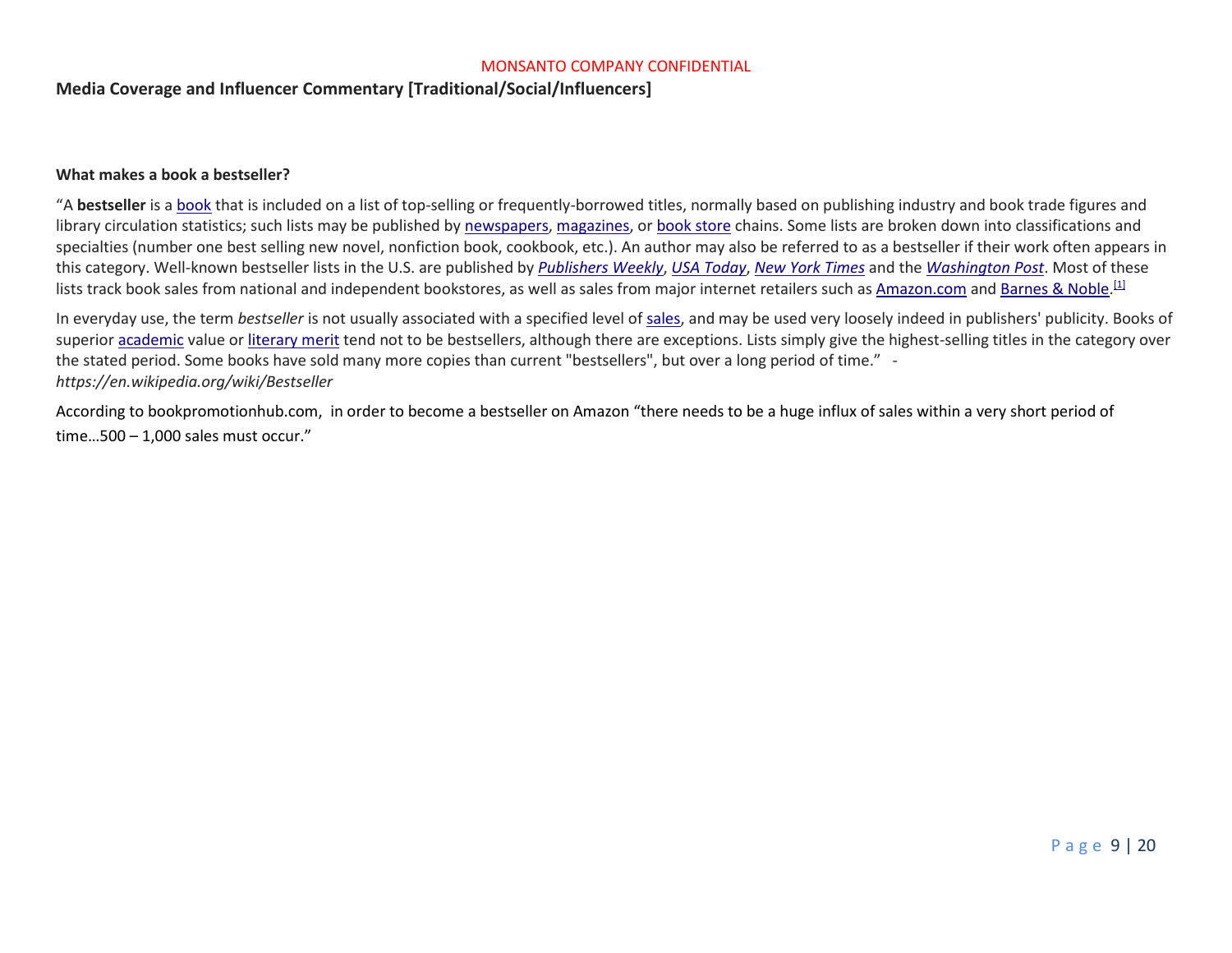### **Background on US Right to Know**

#### **U.S. Right to Know From MediaWiki**

The U.S. Right To Know (USRTK), founded in 2014 and formally launch on January 20, 2015 by former Yes on Prop 37 (mandatory GMO labeling ballot measure in California) campaign manager Gary Ruskin and media director Stacy Malkan with seed money from the Organic Consumers Association. The group operated under the tag line "Exposing what the food industry doesn't want you to know" and engages in anticorporate attacks on agribusiness, the food industry and their supporters alleging unethical, lobbying and political influence on issues linked to GMOs, pesticides, sweeteners, and marketing to children.

### **HISTORY**

The organization is a 501c3 taxexempt organization formed in 2014 (granted status October 2014); however, the website was first registered in 2012 (see below) while both Ruskin and Malkan were working for the Yes on Prop 37 ballot initiative campaign. The website became live in January 2015.

#### **Organization Details**

Address: 6026A Harwood Avenue, Oakland, CA 94618. Incorporated 5/2/2014 California Number: C3672501 as a "Domestic Nonprofit" by Gary Ruskin at the above noted residential address using the phone number (415) 9447350. This address is the listed residence for an "Anna M. Neave" of Berkeley, Arcata and Oakland, California.[2] EIN Tax id: 465676616[3] Status: http://stakeholders.bonuseventus.org/index.php?title=U.S.\_Right\_to\_Know 2/5 IRS Ruling Year: 2014

### **CAMPAIGNS/ACTIVITIES**

The group is seeking "whistle blowers" who are "insiders" with the food industry, political, legislative or regulatory bodies to expose "hidden crimes or scandals" related to the food and agriculture industries.[4] The cofounders and board members have a history of litigation targeting corporations and collaboration with litigators suing corporations.

### **Attacks on Trade, Farm and Professional Groups**

USKTR published critical profiles of trade and advocacy groups which support conventional agriculture and nonorganic farmers in their "Hall of Shame" which includes attacks on the Grocery Manufacturers Association, U.S. Farmers and Ranchers Association, International Dairy Foods Association (IDFA), the American Beverage Association (ABA), the Center for Consumer Freedom and the Calorie Control Council.[5]

#### **Academic Intimidation**

In addition to critical public profiles on trade, professional and farming organizations, USRTK has published attacks on individual academics who publish content favorable on GMOs and conventional agriculture. They have published articles attacking Stanford University Hoover Institute fellow Henry Miller and filed numerous freedom of information related requests (https://drive.google.com/file/d/0B8NUKUtRI7i1TXJoTDQzUW01Nnc/view?usp=sharing) at state universities demanding the correspondence and related materials from academics who have published proplant biotechnology research.[6] [7]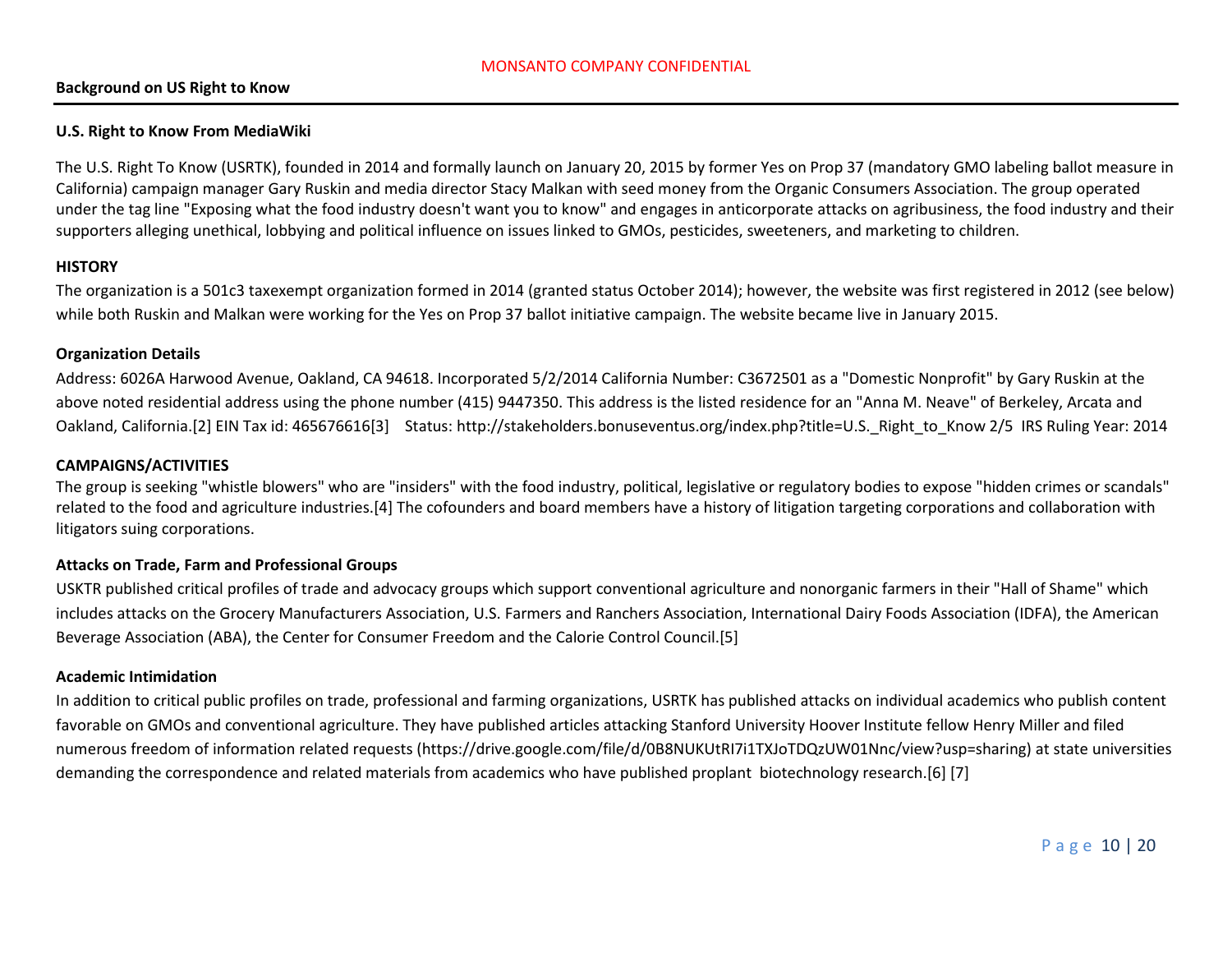### **KEY PEOPLE**

CoFounder and Executive Director Gary Ruskin, CoFounder and Media Director Stacy Malkan, Research Director Carey Gillam (former Reuters ag reporter)

### **Board of Directors**

*Juliet Schor*, chair sociology professor at Boston College and anticorporate author who promotes a global move towards organic and nontoxic agriculture. *Charlie Cray*, board member research director at Greenpeace USA and board member Center for Corporate Policy with Andrew Kimbrell. Cray was a policy analyst and the director of the [htttp://wwww.corporatepolicy.org Center for Corporate Policy] in Washington, D.C. He was also the former director of the Campaign for Corporate Reform at Citizen Works and a former associate editor of Multinational Monitor magazine. In 2010 he led efforts behind lawsuits against two chemical companies and their public relations firms (Ketchum and Denzenhall Associates)[alleging they engaged in corporate espionage against Greenpeace. *Lisa Graves*, board member executive director of the Center for Media and Democracy, publisher of anticorporate Source Watch.

### **FUNDING SOURCES**

From their founding through 2015 the only donor reported by USRTK was the Organic Consumers Association with a noted grant of \$46,000 originally posted to their website (February 2015), updated to \$164,500 (September 2015), and updated to \$234,500 (February 2016). In 2016 USRTK also added organic antiGMO marketing CEO David Bronner's Dr. Bronner's Family Foundation's with a noted \$15,000 in support. USRTK claims to list all "major donors" defining them as those who donated more than \$5,000.[12] The USRTK 2014 IRS form 990[13] claimed only \$46,525 in income; suggesting OCA was likely their sole contributor. In 2014 USRTK's only reported expenditures were two grants of \$22,000 and \$15,000 to undisclosed recipients; and salary paid to Gary Ruskin of ~\$22,500. Organic Consumers Association's 2014 IRS 990[14] reported two grants to USRTK of \$40,000 and \$6,250 so they accounted for 99.4 percent of USRTK's income (all but \$275). The majority of OCA's income (\$1,042,000) that year came from only four large donations (\$690,000; \$212,000; \$155,000; and \$85,000) from four undisclosed donors. In 2014 OCA raised \$558,000 via phone bank fundraising, for which it paid \$418,000 so their "grassroots" donors contributions to OCA work was only \$0.25 per \$1.00 donated and thus not a significant portion of their overall net income sources (less than 10%).

USRTK's activities formally began in 2012 or before; however, they have not disclosed any financial information for years prior to 2014 and claim on IRS tax returns that they "planned" and "began some activities" but did not complete any projects in their first year and focused on building their website.

### **AFFILIATIONS**

The USRTK launch was promoted by the Food Babe Vani Hari on January 20, 2015.[16] Organic Consumers Association responsible for 99.4 percent of USRTK's budget in 2014.

### **CRITICISMS**

Science Magazine writer Keith Kloor reports[17] a campaign to use freedom of information requests targeting academics at public institutions by USRTK is the same intimidation used by climate skeptics: "The tactic is familiar in another controversial area, climate science, where researchers have faced an avalanche of

Page 11 | 20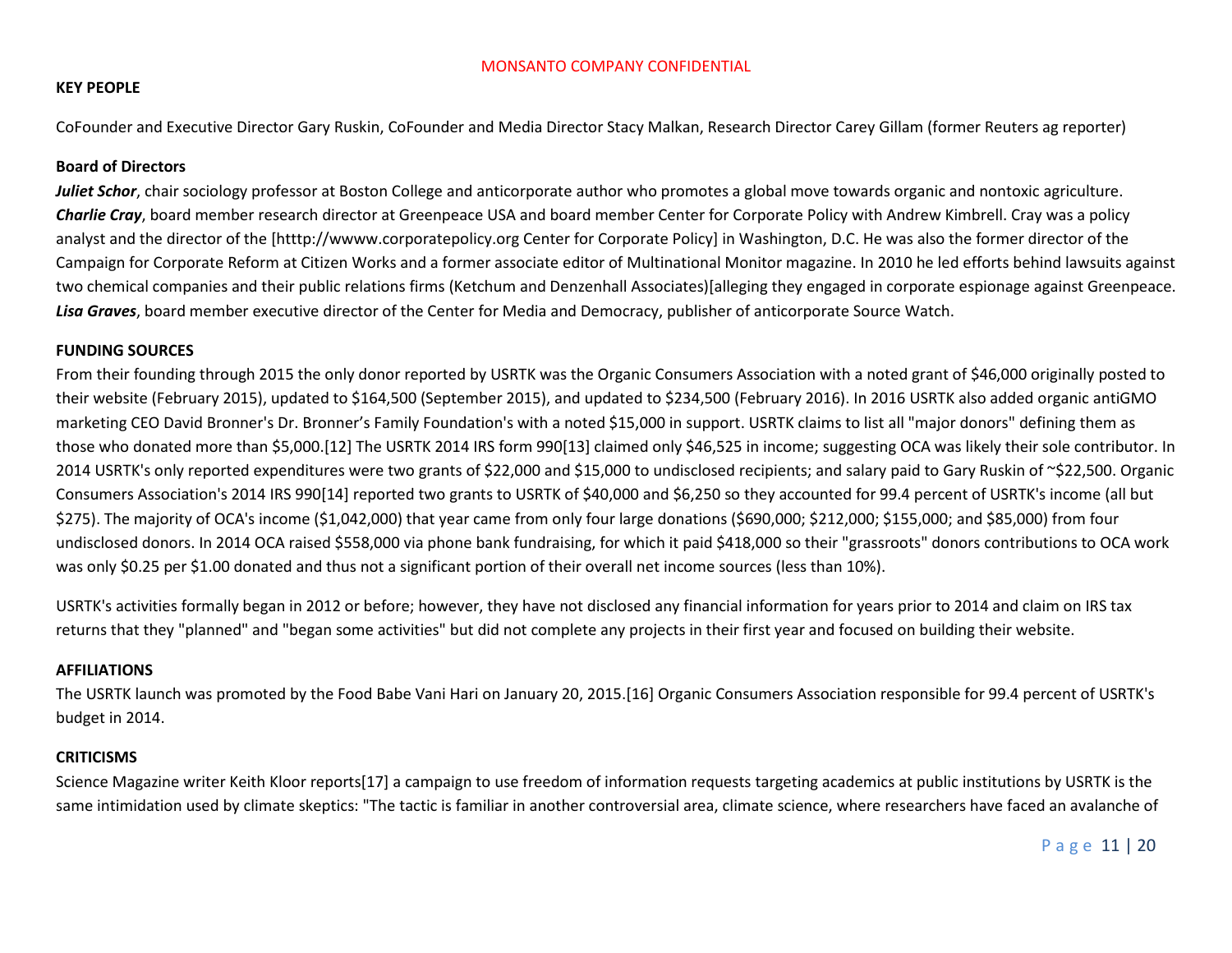document requests from climate change skeptics... Researchers worry they will also have a chilling effect on academic freedom." University of California scientists Alison Van Eenennaam called USRTK's FOIA campaigns, "It seems like a fishing expedition.... I am very worried [the correspondence] is going to be used to sully the reputations of scientists... Your first inclination … is to stop talking about the subject. "But that's what they want. And I don't want to be intimidated." University of Florida researcher Kevin Folta says, "Unfortunately, when you skim through the 70,000 emails I have … [USRTK] will find opportunities to pull out a sentence and use it against me... They will show I have 200 emails from big ag companies. While it is former students … or chitchat about someone's kids, it won't matter. They'll report, 'Kevin Folta had 200 emails with Monsanto and Syngenta,' as a way to smear me."

### **References**

1. https://businessfilings.sos.ca.gov/frmDetail.asp?CorpID=03672501

2. http://radaris.com/p/Anna/Neave/

3. http://www.orgcouncil.com/ca/oakland/usrighttoknow616.php

4. http://usrtk.org/whistleblowers/

5. http://usrtk.org/category/hallofshame/

6. Agricultural researchers rattled by demands for documents from group opposed to GM foods (http://news.sciencemag.org/scientificcommunity/

2015/02/agriculturalresearchersrattleddemandsdocumentsgroupopposedgm), by Keith Kloor, Science Magazine, February 11, 2015.

7. Right to Know FOIAs Profs Who Wrote for Pro GMO PR Website (http://usrtk.org/gmo/usrighttoknowfoiasprofswhowroteforgmoprwebsite/

U.S.), by Gary Ruskin, USRTK Press Release, February 11, 2015

#### 8.

http://www.bmwguggenheimlab.org/whatisthelab/people/advisorycommittee/juli etschor

#### 9.

http://bkconnection.aidcvt.com/authorbiobooks.asp?Type=AUTH&SEL=CHARLIECR AY

- 10. http://greenpeaceblogs.org/2014/08/25/corporationsspynonprofitsimpunity/
- 11. http://www.democracynow.org/appearances/charlie\_cray
- 12. http://usrtk.org/donors/
- 13. http://usrtk.org/wpcontent/uploads/2015/06/2014IRS990.pdf
- 14. https://www.organicconsumers.org/sites/default/files/2014\_oca\_990.pdf
- 15. http://usrtk.org/wpcontent/uploads/2015/06/2014IRS990.pdf

16. http://twiends.com/thefoodbabe/twitter

17. http://news.sciencemag.org/scientificcommunity/

2015/02/agriculturalresearchersrattleddemandsdocumentsgroupopposedgm

### Retrieved from

"http://stakeholders.bonuseventus.org/index.php?title=U.S.\_Right\_to\_Know&oldid =13718"

Categories: Pages using duplicate arguments in template calls Organizations Articles Needing Attention

Featured Article GMO advocacy NorthAmerica stakeholders United States stakeholders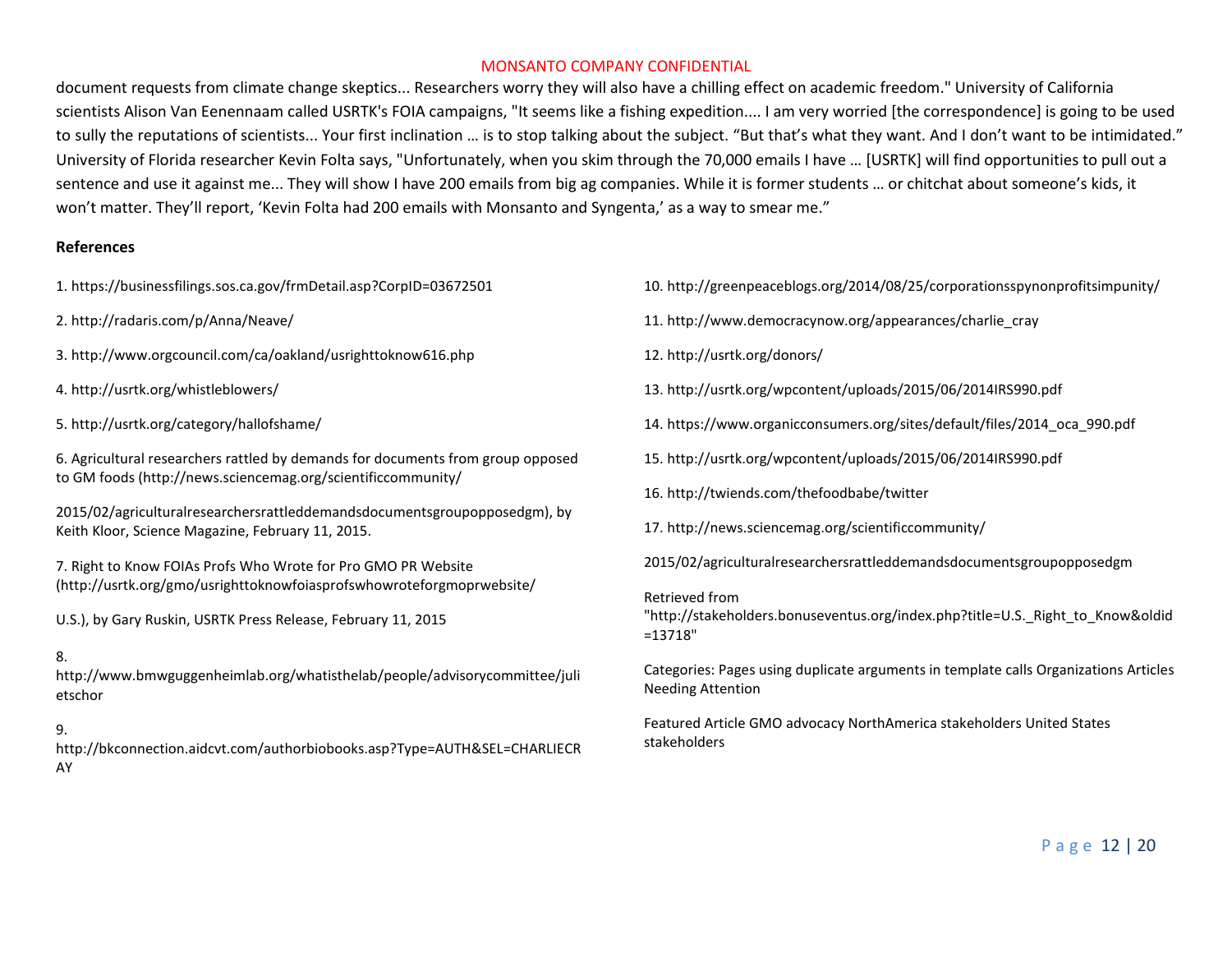Page 13 | 20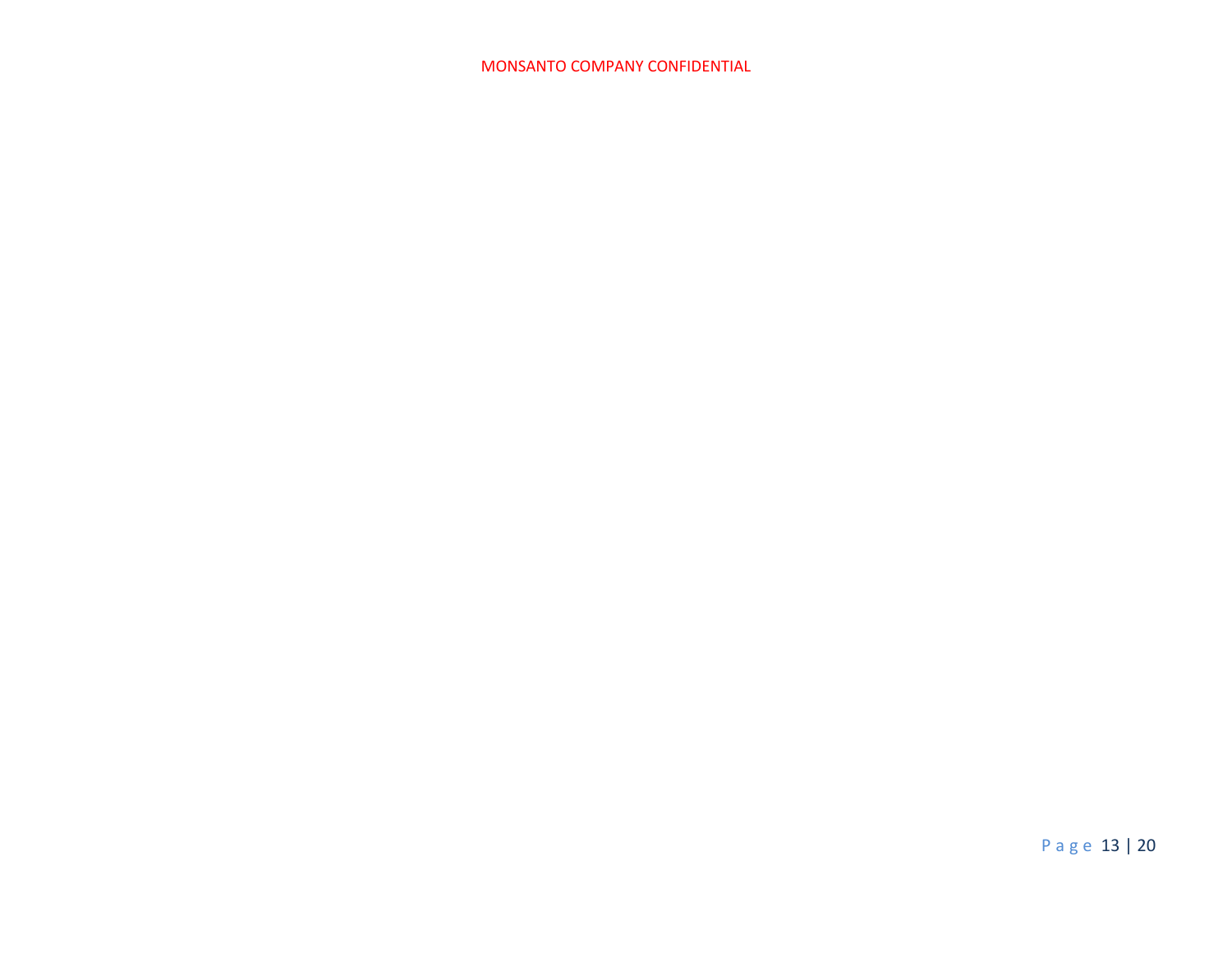### **Background on Carey Gillam**

**Who is Carey Gilliam? "**She is a former reporter who left her career and became a paid employee of an anti-GMO activist organization, funded by the organic food industry. Ms. Gillam asserts that she came under pressure from our company about her coverage when she was still a journalist, and specifically that we would accuse her of being biased. Well, honestly, we did think she was biased. And, we did have conversations with her editors. And, we did check her stories for factual accuracy. The fact that she went directly from being a supposedly objective agriculture reporter to working at an anti-GMO organization suggests that we probably weren't too far off in our conclusion." – *excerpt from Sara Miller's Medium post:* [How Monsanto Works With the Media](https://medium.com/@MonsantoCo/behind-the-scenes-how-monsanto-works-with-the-media-a80ec9aa2481)

### **[Charla to add in here instances of where and who Carey has worked with to get news articles slated]**

Western Producer (Stuart Smyth) CBC.CA (Jason Warick) Davis Enterprise (Tanya Perez) San Francisco Chronicle (Tara Duggan) Yes! Magazine (J. Gabriel Ware) The New Food Economy (Kate Cox) EcoWatch St. Louis Post-Dispatch (Bryce Gray) San Diego Union-Tribune (Morgan Cook)

[New Claims Against Monsanto In Consumer Lawsuit Over Roundup Herbicide](http://www.huffingtonpost.com/entry/new-claims-against-monsanto-in-consumer-lawsuit-over_us_59496379e4b0f500e5526088) [Monsanto Spin Doctors Target Cancer Scientist In Flawed Reuters Story](http://www.huffingtonpost.com/entry/monsanto-spin-doctors-target-cancer-scientist-in-flawed_us_594449eae4b0940f84fe2e57) [Of Mice, Monsanto And A Mysterious Tumor](http://www.huffingtonpost.com/entry/of-mice-monsanto-and-a-mysterious-tumor_us_5939717fe4b014ae8c69de40) [FDA Resumes Testing Foods For Weed Killer, Safety Questions Grow](http://www.huffingtonpost.com/entry/fda-resumes-testing-foods-for-weed-killer-safety-questions_us_593843b2e4b014ae8c69dd1b) Seek And Ye Shall [Find: Canadians Report Weed Killer Detected in 30 Percent of Food Tested](http://www.huffingtonpost.com/entry/seek-and-ye-shall-find-canadians-report-weed-killer_us_58ee8051e4b0156697224be7) [Moms Exposed To Monsanto Weed Killer Means Bad](http://www.huffingtonpost.com/entry/moms-exposed-to-monsanto-weed-killer-means-bad-outcomes_us_58e3f715e4b02ef7e0e6e172) Outcomes For Babies [USDA Drops Plan To Test For Monsanto Weed Killer In Food](http://www.huffingtonpost.com/entry/usda-drops-plan-to-test-for-monsanto-weed-killer-in_us_58d2db4ee4b062043ad4af84) [Monsanto Weed Killer Deserves Deeper Scrutiny As Scientific Manipulation Revealed](http://www.huffingtonpost.com/entry/monsanto-weed-killer-deserves-deeper-scrutiny-as-scientific_us_58cc5541e4b0e0d348b34348) [Judge Threatens to Sanction Monsanto for Secrecy in Roundup Cancer Litigation](http://www.huffingtonpost.com/entry/judge-threatens-to-sanction-monsanto-for-secrecy-in_us_58c2de66e4b0c3276fb78433) [Questions about EPA-Monsanto collusion raised in cancer lawsuits](http://www.huffingtonpost.com/carey-gillam/questions-about-epa-monsa_b_14727648.html) [Monsanto's Mind-Meld; Spin Machine in High Gear](http://www.huffingtonpost.com/carey-gillam/monsantos-mind-meld-spin_b_14528692.html) [Monsanto, EPA Seek to Keep Talks About Glyphosate Cancer Review a Secret](http://www.huffingtonpost.com/carey-gillam/monsanto-epa-seek-to-keep_b_14250572.html) [New Research Shows Failings of GMO Insect Resistance, Corn Crop in Jeopardy](http://www.huffingtonpost.com/carey-gillam/new-research-shows-failin_b_14003604.html) [Cancer Questions, Controversy and Chorus at EPA Glyphosate Meetings](http://www.huffingtonpost.com/carey-gillam/cancer-questions-controve_b_13679052.html) [Before the Holiday Feast: New Data on Pesticides in Food Raises Safety Questions](http://www.huffingtonpost.com/carey-gillam/before-the-holiday-feast_b_13150596.html)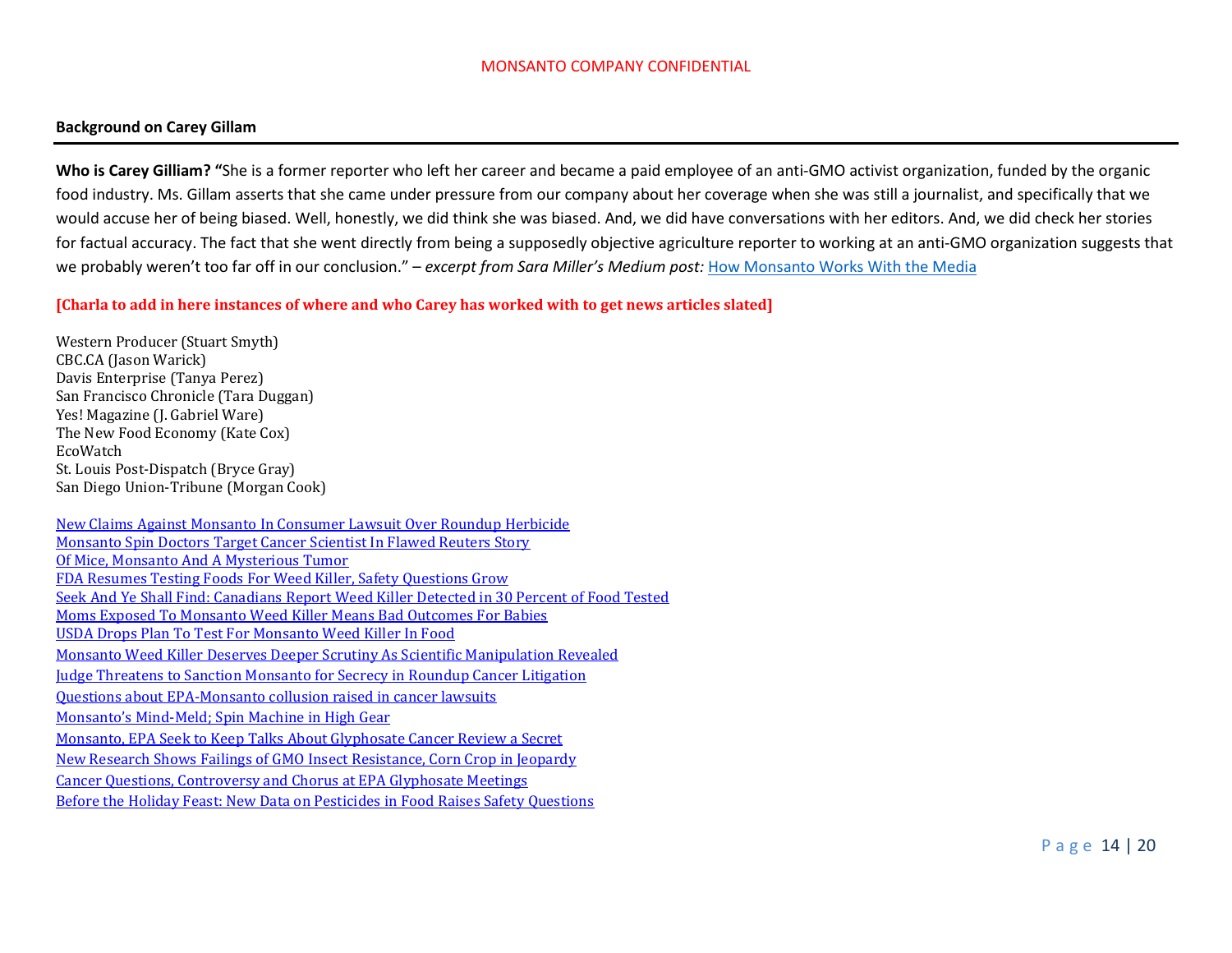[Pompeo In Trump's Cabinet Would Be Another Win For The 'Swamp'](http://www.huffingtonpost.com/carey-gillam/trump-talk-of-pompeo-for_b_13059008.html) [Tests Show Monsanto Weed Killer in Cheerios, Other Popular Foods](http://www.huffingtonpost.com/carey-gillam/tests-show-monsanto-weed_b_12950444.html) [FDA Suspends Testing for Glyphosate Residues in Food](http://www.huffingtonpost.com/carey-gillam/fda-suspends-glyphosate-r_b_12913458.html) [More Bad News for Honey as U.S. Seeks to Get Handle on Glyphosate Residues in Food](http://www.huffingtonpost.com/carey-gillam/more-bad-news-for-honey-a_b_12769698.html) [IARC Scientists Defend Glyphosate Cancer Link; Surprised by Industry Assault](http://www.huffingtonpost.com/carey-gillam/iarc-scientists-defend-gl_b_12720306.html) [EPA Bows to Chemical Industry in Delay of Glyphosate Cancer Review](http://www.huffingtonpost.com/carey-gillam/epa-bows-to-chemical-indu_b_12563438.html) [FDA Tests Confirm Oatmeal, Baby Foods Contain Residues of Monsanto Weed Killer](http://www.huffingtonpost.com/carey-gillam/fda-tests-confirm-oatmeal_b_12252824.html) [Upcoming EPA Meetings on Safety of Monsanto Weed Killer Drawing Scrutiny](http://www.huffingtonpost.com/carey-gillam/upcoming-epa-meetings-on_b_12245584.html) [FDA Finds Monsanto's Weed Killer In U.S. Honey](http://www.huffingtonpost.com/carey-gillam/fda-finds-monsantos-weed_b_12008680.html) [Keeping Secrets From Consumers: Labeling Law a Win for Industry-Academic Collaborations](http://www.huffingtonpost.com/carey-gillam/keeping-secrets-from-cons_b_10995998.html) [CDC Official Exits Agency After Coca-Cola Connections Come to Light](http://www.huffingtonpost.com/carey-gillam/cdc-official-exits-agency_b_10760490.html) [At 'Crucial Moment' For GMO Labeling, Organic Industry Finds Itself Divided](http://www.huffingtonpost.com/carey-gillam/at-crucial-moment-for-gmo_b_10724758.html) [Beverage Industry Finds Friend Inside U.S. Health Agency](http://www.huffingtonpost.com/carey-gillam/beverage-industry-finds-f_b_10715584.html) [For GMO Labeling Advocates, It Doesn't Get Much Darker Than This](http://www.huffingtonpost.com/carey-gillam/for-gmo-labeling-advocate_b_10638672.html) [Organic Trade Meets in D.C. as Battle Brews Over Standards](http://www.huffingtonpost.com/carey-gillam/organic-trade-meets-in-dc_b_10123934.html) [Glyphosate 'Revolution' Growing —](http://www.huffingtonpost.com/carey-gillam/glyphosate-revolution-gro_b_10122764.html) Consumers Want Answers [U.S. Review of GMO Crops Finds Risks and Rewards, Says More Transparency Needed](http://www.huffingtonpost.com/carey-gillam/us-review-of-gmo-crops-fi_b_10006254.html) [What Killed Jack McCall? A California Farmer Dies and a Case Against Monsanto Takes Root](http://www.huffingtonpost.com/carey-gillam/what-killed-jack-mccall-a_b_9852216.html) [What Is Going On With Glyphosate? EPA's Odd Handling of Controversial Chemical](http://www.huffingtonpost.com/carey-gillam/what-is-going-on-with-gly_b_9825326.html) [Private Tests Show Cancer-Linked Herbicide in Breakfast Foods; FDA mum on Its Assessments](http://www.huffingtonpost.com/carey-gillam/private-tests-show-cancer_b_9723758.html) ['Gold Standard' Tarnished? As Organic Sees Record Growth Internal Battles Plague Industry](http://www.huffingtonpost.com/carey-gillam/gold-standard-tarnished-a_b_9701422.html) [It's Round 2 in GMO Labeling Fight](http://www.huffingtonpost.com/carey-gillam/its-round-2-in-gmo-labeli_b_9619096.html) [Public Confidence 'Necessary Ingredient' in GMO Labeling Debate](http://www.huffingtonpost.com/carey-gillam/public-confidence-necessa_b_9481184.html) [As Labeling Vote Looms, Inconvenient Truths Are Ignored](http://www.huffingtonpost.com/carey-gillam/gmo-labeling-vote-looms_b_9462068.html) [Clock Is Ticking on GMO Labeling Issue](http://www.huffingtonpost.com/carey-gillam/clock-is-ticking-on-gmo-l_b_9358298.html) GMO Labeling — [Hard to Find Truth in Cost to Consumers?](http://www.huffingtonpost.com/carey-gillam/gmo-labeling-how-much-cou_b_9301760.html) [Time for U.S. Regulators to Get Serious About Safety of Popular Pesticide](http://www.huffingtonpost.com/carey-gillam/time-for-us-regulators-to_b_9255674.html)

Reporters:

Diana Lambert (Sacramento Bee) FOIA

Tanya Perez (The Davis Enterprise) FOIA

Sputnik

Stacy Malkan (EcoWatch)

Lorraine Chow (EcoWatch)

Jason Best (Take Part)

Michele Schofro Cok (Care2[\)](http://www.huffingtonpost.com/carey-gillam/time-for-us-regulators-to_b_9255674.html)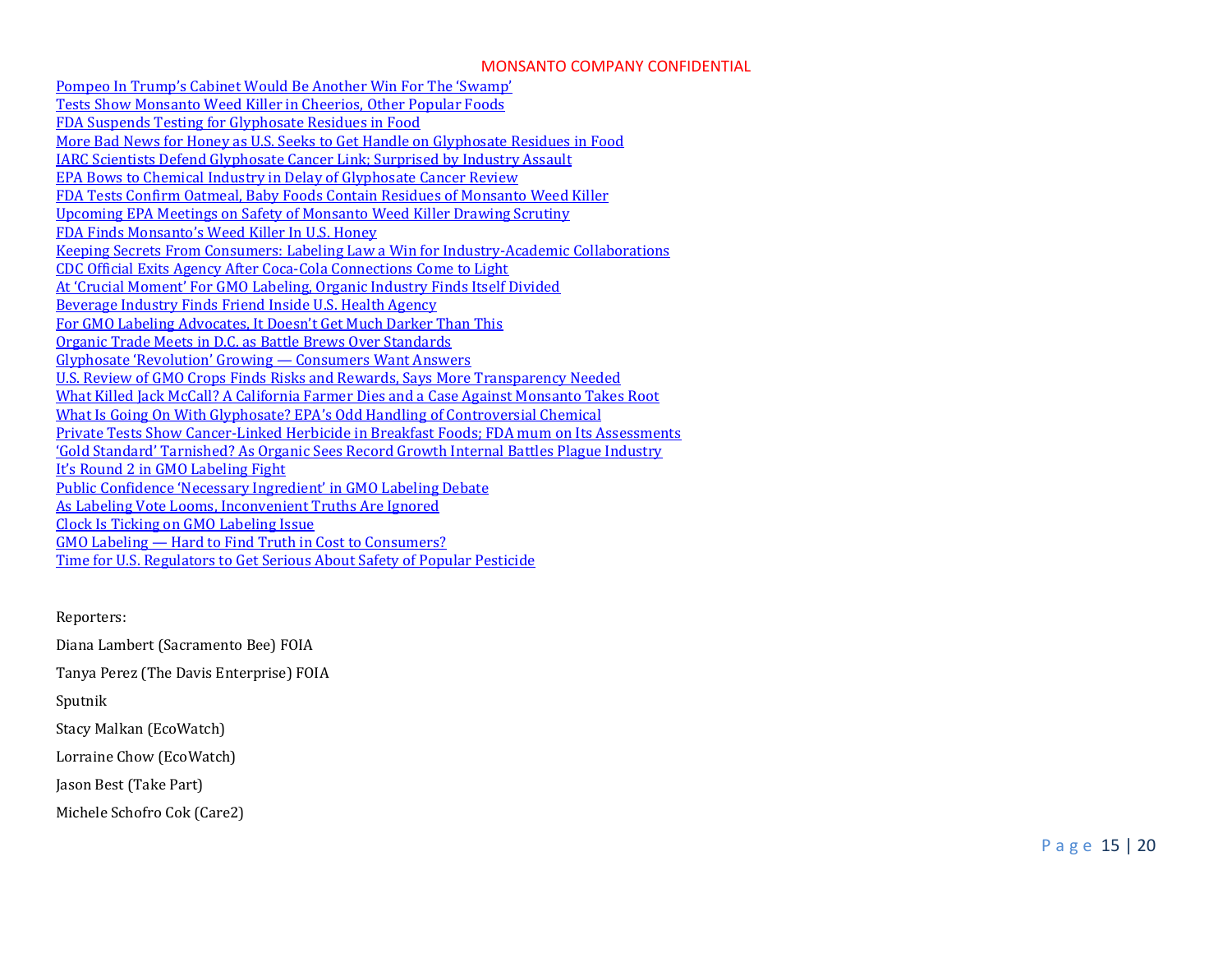Page 16 | 20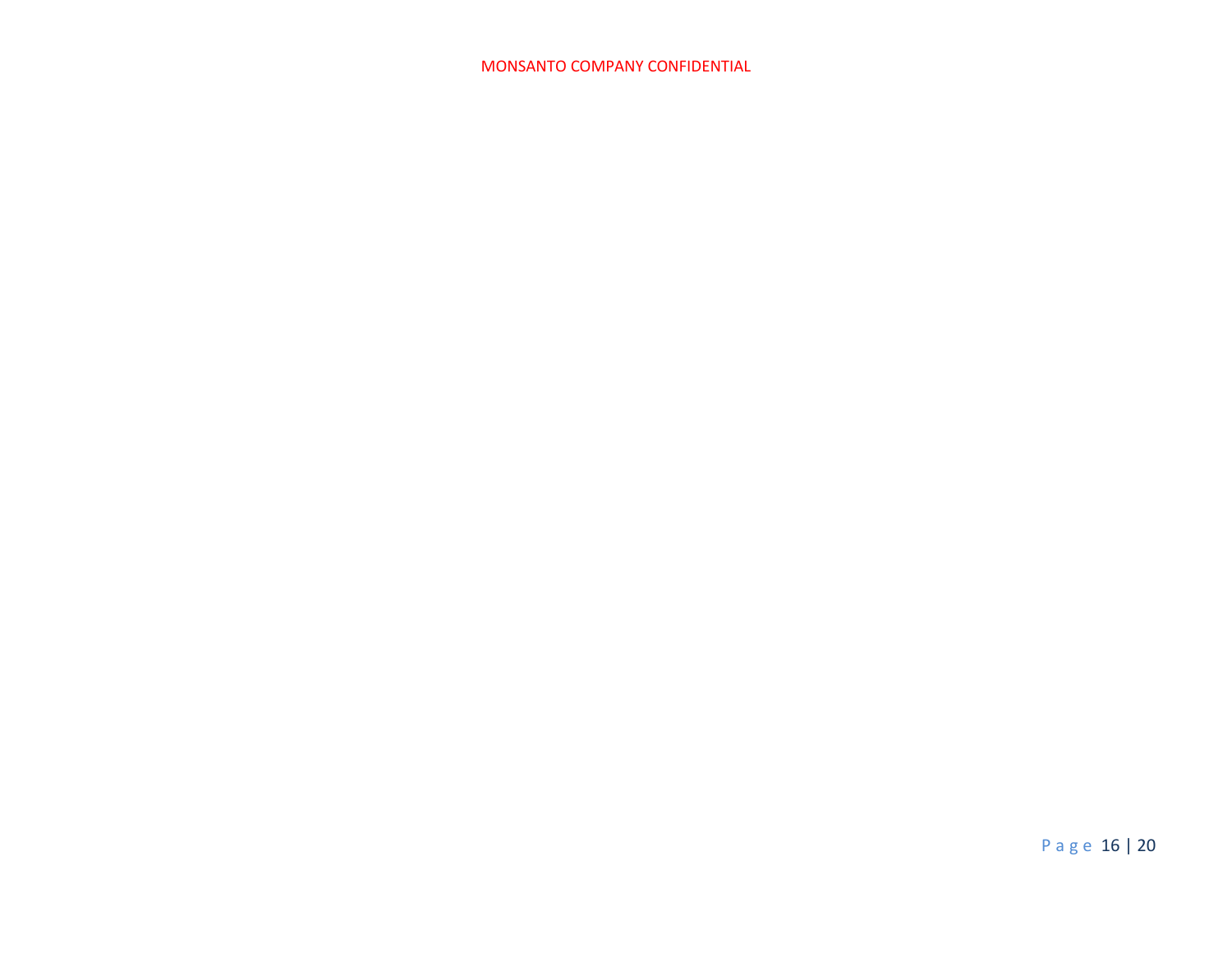### **Key External Messages**

Home base Statement: We are at a time when fake news is pervasive in our society and there is an ever-widening gap between what scientists say is factual and what society believes. Communication about science and restoring trust has never been more important.

Pesticides are one of the many tools that farmers use to fight against weeds and pests. In evaluations spanning more than forty years, the overwhelming conclusion of experts worldwide has been that glyphosate, when used according to label directions, can be used safely.

Unfortunately, anti-technology activists choose to disregard the scientific research. Carey Gillam and U.S. Right to Know utilize sensationalism and a twisting of facts to their advantage to cause unwarranted fear and confusion with consumer and ultimately promote their cause.

### **GLYPHOSATE**

#### **Addressing Claims that Glyphosate is not safe:**

- No regulatory agency in the world considers glyphosate to be a carcinogen.
- Glyphosate has a long history of safe use.
- In evaluations spanning four decades, the overwhelming conclusion of experts worldwide, including the Environmental Protection Agency (EPA), has been that glyphosate can be used safely.
- Glyphosate safety is supported by one of the most extensive worldwide human health, crop residue and environmental databases ever compiled on a pesticide product.
- **EXTES All pesticides, regulatory authorities around the world routinely review the latest safety data on glyphosate.**

#### **MONSANTO**

#### **Corporate Control and/or Undue Influence**

 We are committed to doing business ethically and transparently. We regularly engage with leaders and organizations from the public sector, the nongovernment development sector, our farmer customers, other private sector peers and civil society – in dialogue and partnerships on food and nutrition,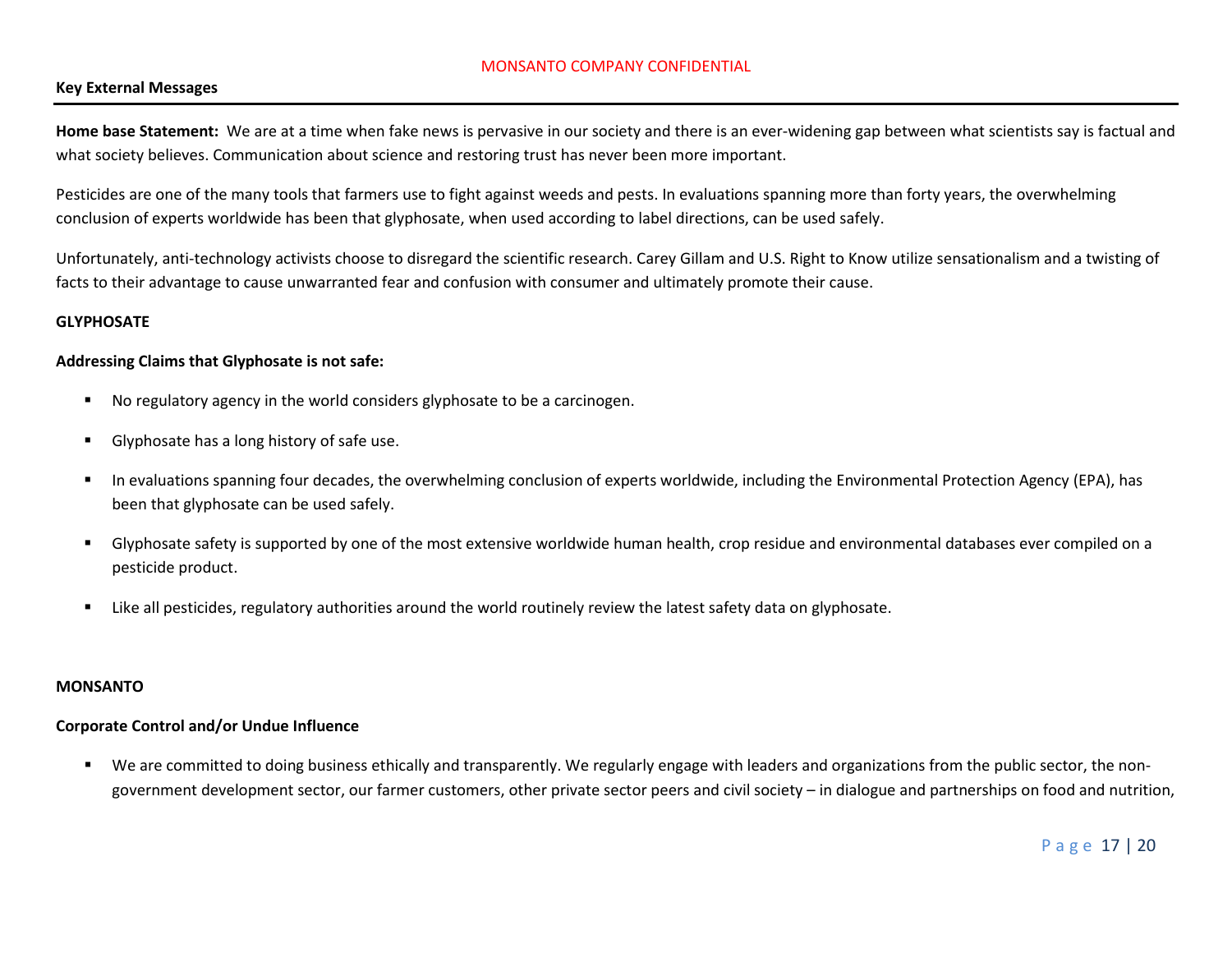climate smart agriculture and sustainability, and more. At Monsanto, we aim to provide transparency about our engagement with these leaders and organizations.

- [Our](http://monsantoblog.com/2012/02/15/monsanto-employees-control-usda-fda-government/) conversations with Government officials in the United States and other countries around the world are focused on solutions to help farmers feed a growing population more sustainably. Many associations, political and civil society organizations, and companies represent their interests and perspectives on food and agriculture before policymakers. Agriculture faces some of the toughest challenges in nourishing our growing planet, and it is taking new innovation and partnerships to address these challenges. We believe much good can come from open multi-stakeholder dialogue and through dialogue and collaboration, and welcome anyone who wants to learn more about Monsanto to discover us at monsanto.com
- We get asked a lot about people who've left Monsanto to go work in the public sector, or vice versa. Agriculture isn't really any different than any other industry when it comes to how people choose a career path - just like in any industry, highly talented and experienced people will often explore new opportunities, and sometimes that means going into public service. Both the public and private sectors benefit when employers have access to the most competent and experienced people. But to be clear, we don't try to get our coworkers (or our board members) to quit and go work for the government.
- <http://monsantoblog.com/2012/02/15/monsanto-employees-control-usda-fda-government/>
- https://monsanto.com/company/media/statements/myth-undue-influence-governments/

### **Crop Protection Stewardship**

Monsanto places the highest priority on the responsible development, manufacture and use of crop protection products. Our Crop Protection Stewardship is focused on providing growers with sustainable choices that increase productivity as well as promoting the safe and responsible use of existing products such as glyphosate consistent with Monsanto's corporate stewardship standards. We subscribe to international stewardship standards, including the [International Code](http://www.fao.org/agriculture/crops/thematic-sitemap/theme/pests/code/en/)  [of Conduct on Pesticide Management](http://www.fao.org/agriculture/crops/thematic-sitemap/theme/pests/code/en/) issued by the United Nations Food and Agricultural Organization and fully supported by [Responsible Care Global Charter.](http://croplife.org/crop-protection/regulatory/product-management/international-code-of-conduct/)

In addition, our crop protection products are regulated by appropriate government agencies in the United States and around the globe.

Labels and safety data sheets for Monsanto's crop protection products, as well as other safety and technical information on Monsanto's products, are available [here.](https://monsanto.com/products/safety-information/)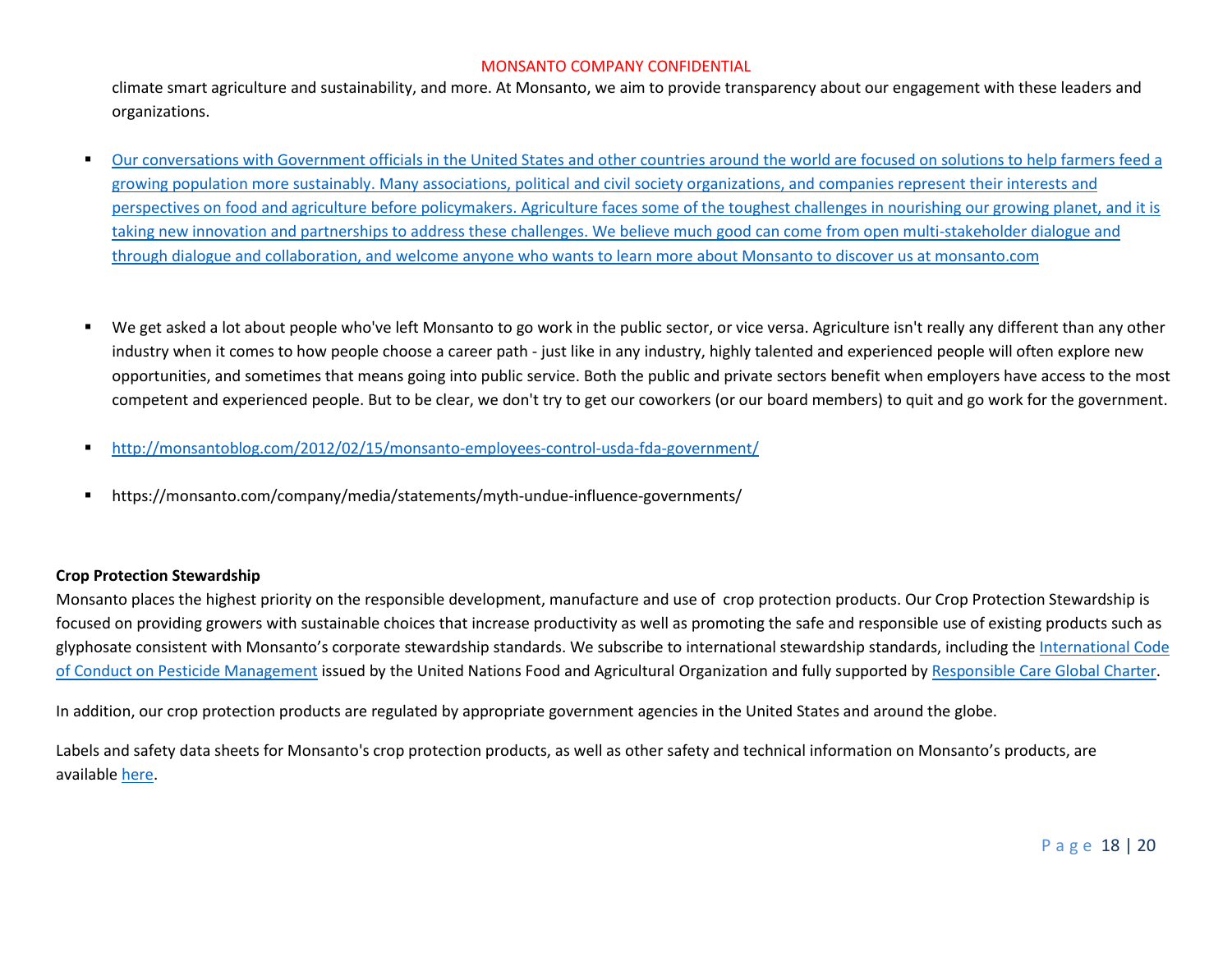#### **Business Conduct**

At Monsanto, we are committed to building relationships based on Integrity. Integrity, in alignment with our Pledge, helps us earn and retain the trust of people with whom we do business.

Monsanto has a Code of Business Conduct to help employees recognize and deal with a broad range of integrity issues. The Code provides guidance on such topics as: respect for each other, the environment, health and safety, proper stewardship of our products, research methodology questions, use of company resources, and accurate communication about our finances and products. It also addresses the many legal and ethical facets of integrity in business dealings with customers, suppliers, investors, the public, governments that regulate us and the communities where we do business. Our Code gives employees several ways to raise questions or concerns about integrity. <https://monsanto.com/company/governance/business-conduct/>

#### **Q&A**

#### **GENERAL GLYPHOSATE Q&A**

**How long has glyphosate been around?** For more than 40 years, farmers – as well as governments, gardeners, and other users – have depended on glyphosate as an efficient and cost effective tool that can be used safely to control problematic weeds.

**How does glyphosate work?** Glyphosate specifically inhibits an enzyme that is essential to plant growth. This enzyme is not found in humans or animals. After it does its job, glyphosate breaks down in the soil into naturally occurring substances.

**How do farmers use glyphosate?** Like other weed killers, glyphosate works best when used in the right place, at the right time, and in the right amount.

**What is special about glyphosate?** Glyphosate has been a breakthrough for farming. Not only do glyphosate products work well on weeds, but they also help farmers grow crops more sustainably. For example, glyphosate has helped farmers adopt what is called "conservation tillage." With conservation tillage, farmers can disturb less soil and drive their tractors less. Thus, farmers can reduce soil erosion and carbon emissions, which is great for the environment.

**Is glyphosate safe?** In evaluations spanning four decades, the overwhelming conclusion of experts worldwide, including the European Food Safety Authority (EFSA), has been that glyphosate can be used safely. In fact, glyphosate safety is supported by one of the most extensive worldwide human health, crop residue and environmental databases ever compiled on a pesticide product. Like all pesticides, regulatory authorities around the world routinely review the latest safety data on glyphosate.

**Does glyphosate cause cancer?** No. No regulatory agency in the world considers glyphosate a carcinogen.